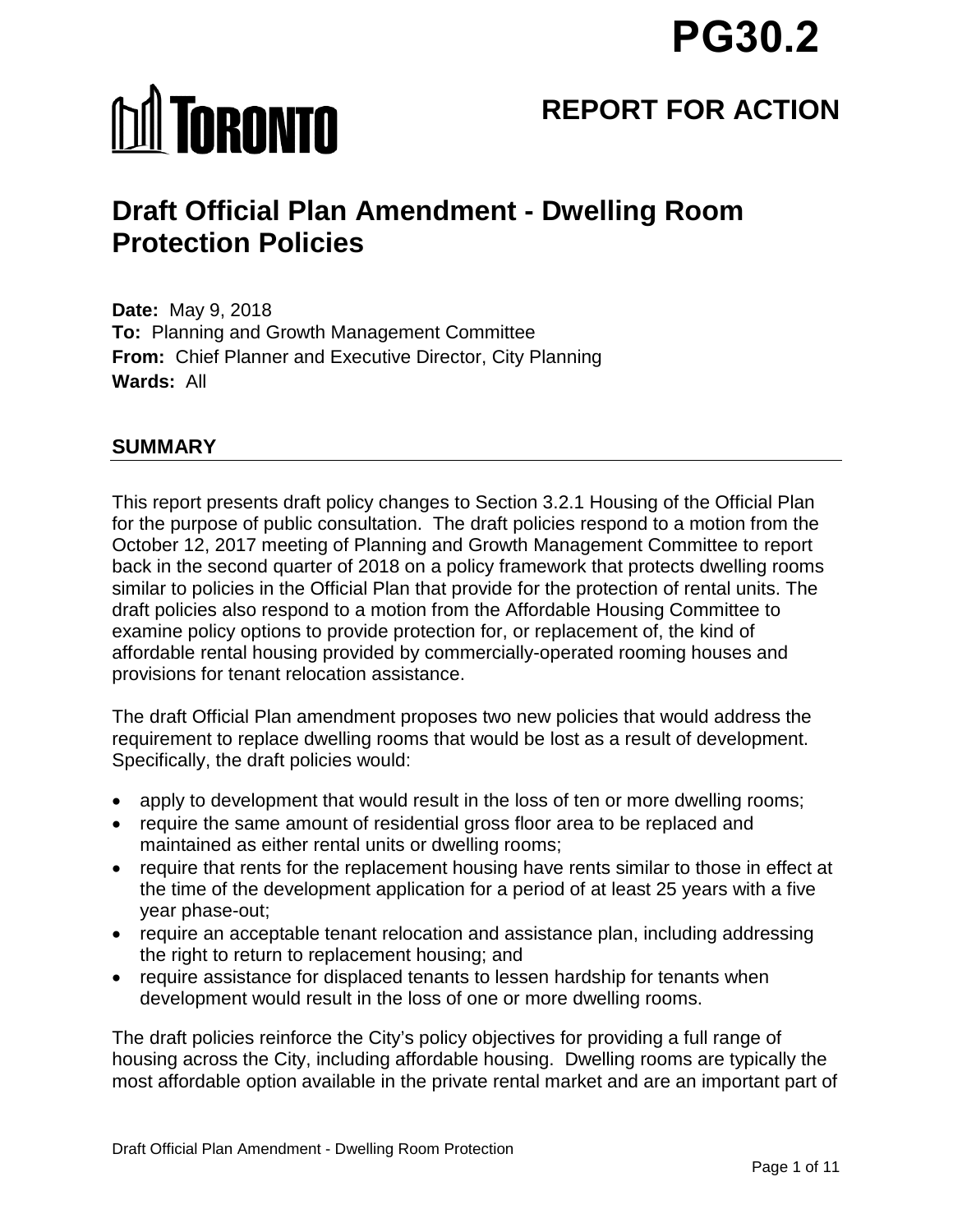the affordable housing stock. Many tenants in dwelling rooms do not have other private market affordable housing options.

This draft policy framework for the protection of dwelling rooms is also contained within the TOcore: Downtown Plan Official Plan Amendment which was adopted with amendments by Planning and Growth Management Committee at their meeting of May 1, 2018 and will be considered by City Council at its meeting of May 22, 23, 24 and 25, 2018. This policy framework is one of a number of initiatives underway in the City to address the need for more affordable housing. Other initiatives include the Open Door for Affordable Housing Program lead by the Affordable Housing Office that provides financial incentives for the creation of new affordable housing, as well as the Tenant Relocation Support Services program lead by the Shelter Support and Housing Administration Division (SSHA) that helps maintain affordable rents for vulnerable tenants through support to find and maintain affordable housing.

#### **RECOMMENDATIONS**

The Chief Planner and Executive Director, City Planning recommends that the Planning and Growth Management Committee:

1. Direct that the draft Official Plan Amendment containing dwelling room policies, appended as Attachment 1 to this report, be endorsed as the basis for public consultation.

2. Direct City Planning staff to conduct open houses and meet with key stakeholders including the development community to obtain comments and feedback regarding the draft policies for dwelling rooms contained in Attachment 1.

3. Request the Chief Planner and Executive Director, City Planning Division prepare a Final Recommendation Report with a recommended Official Plan Amendment to address the loss of dwelling rooms for consideration at a statutory public meeting held by the Planning and Growth Management Committee by the second quarter of 2019.

#### **FINANCIAL IMPACT**

This report will have no financial impact beyond what has already been approved in the current year's budget.

#### **DECISION HISTORY**

At its meeting of September 2, 2015 the Affordable Housing Committee adopted a motion with respect to large single-room occupancy buildings with 15 or more dwelling rooms. The motion requests, among other matters, an examination of policy options for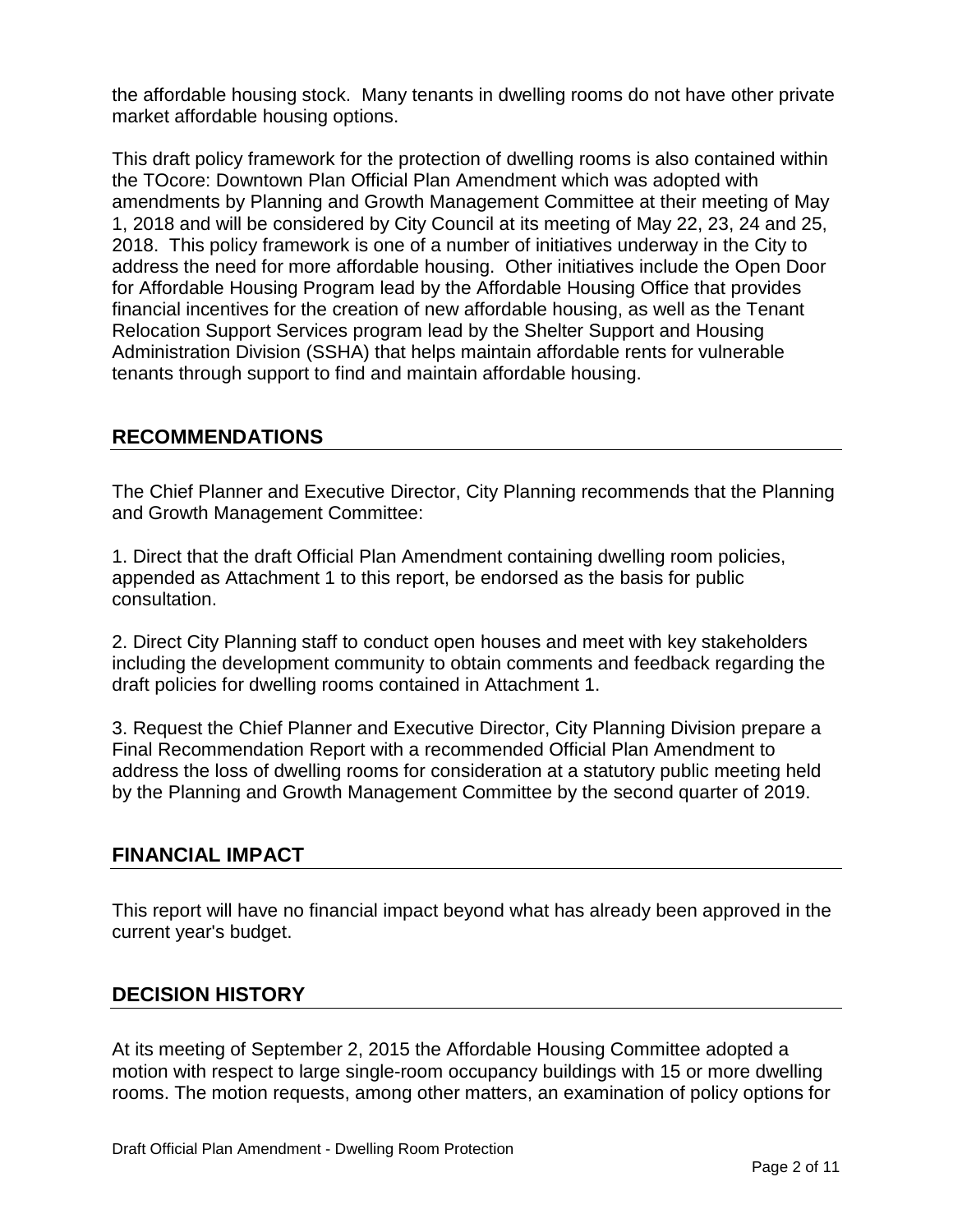the City to provide protection for or replacement of this kind of affordable rental housing and provisions for tenant assistance. The motion can be accessed at the following link: <http://app.toronto.ca/tmmis/viewAgendaItemHistory.do?item=2015.AH3.6>

At its meeting of October 12, 2017, Planning and Growth Management Committee adopted a motion that requested the Acting Chief Planner and Executive Director, City Planning to report back in the second quarter of 2018 on a policy framework that protects dwelling rooms similar to policies in the Official Plan that provide for the protection of rental units. The motion can be accessed at the following link: <http://app.toronto.ca/tmmis/viewAgendaItemHistory.do?item=2017.PG23.11>

#### **COMMENTS**

#### **Background**

Dwelling rooms in rooming houses (also referred to as multi-tenant houses) are an important form of shared accommodation. A rooming house is a house or building that provides separate and private living accommodation in dwelling rooms and has shared areas such as a kitchen and/or bathroom. Dwelling rooms may include food preparation facilities (e.g. a hot plate or kitchenette) or sanitary facilities (e.g. a full or half bathroom), but not both.

Dwelling rooms primarily provide private rental housing for the lower-end of the affordable market. Rooms for rent in this type of accommodation are a key part of the housing continuum, as they are often the most affordable option available on the private rental market. Individuals who live in rooming houses are also often vulnerable and may include households with low incomes, seniors on fixed incomes, newcomers to the city and students. These households are often unable to afford the rent for a selfcontained unit and without the affordable housing offered through dwelling rooms and other low-end of market housing, many of these tenants do not have other private market housing options.

#### **2017 Low-End of Market Housing Study**

In 2017, City Planning collaborated with the Shelter, Support and Housing Administration Division (SSHA) on a "Low-end of Market Housing" study to better understand the characteristics and affordability of the low-end of market. Part of the focus of the study was on private market dwelling rooms in the city with a monthly rent of below \$800. This rent threshold reflects what a tenant in shared accommodation may typically spend on shelter costs and is based on the Ontario Works and Ontario Disability Support Program Shelter Allowances plus the typical City of Toronto Housing Allowance of \$400 to \$500. The study also looked at rental units that fell below the City's affordable rent thresholds.

The results of the study provide a snapshot of 2017 rent levels for this housing type based on an analysis of rentals publically listed for rent. It also includes feedback from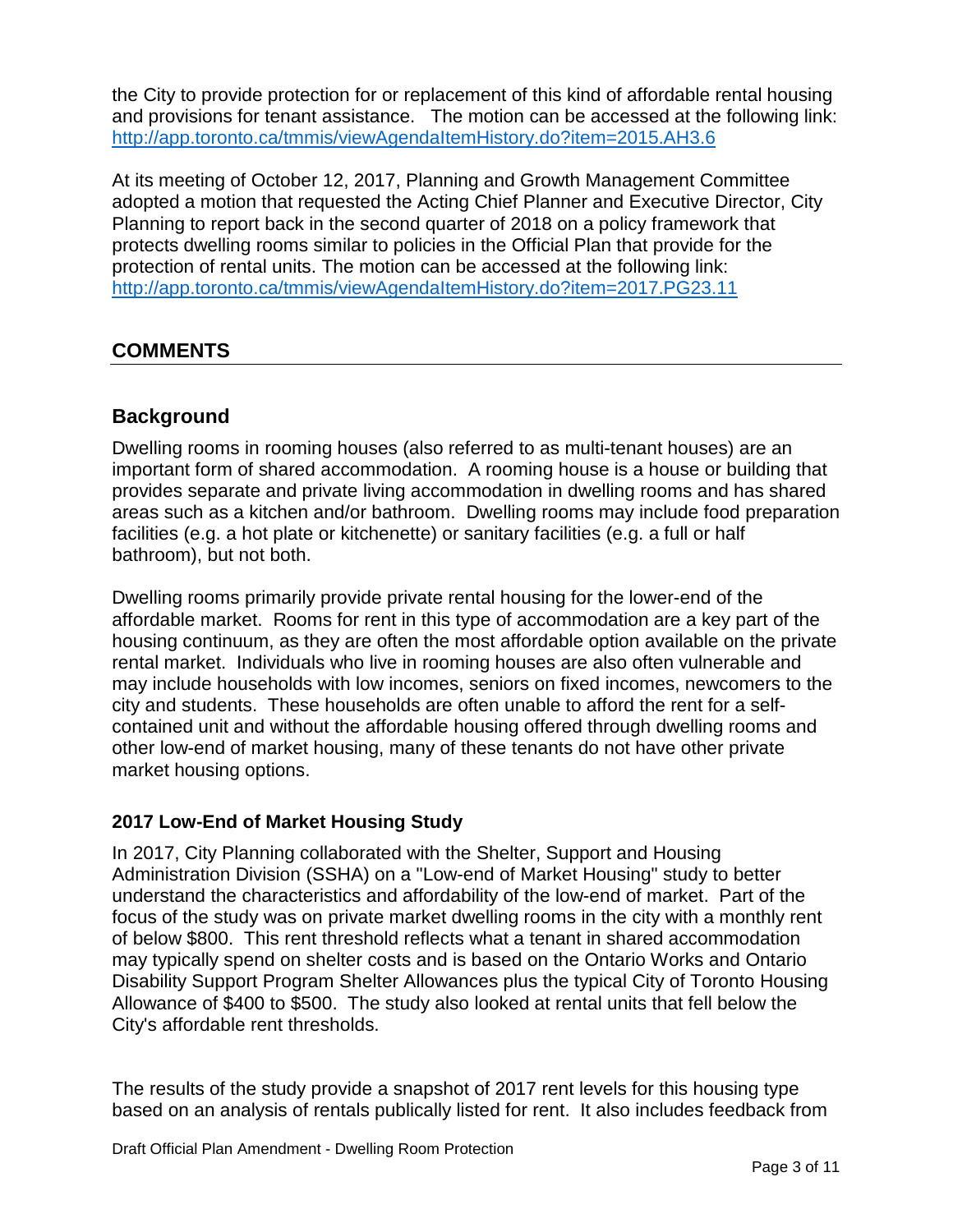tenants on their experiences in accessing this type of housing. Key findings of the study include:

- Shared accommodation formed nearly half (46%) of the 1,000 rental listings analyzed where the asking rents fell either below the City's affordable rent thresholds for rental units or below the \$800 threshold for shared accommodation.
- The average monthly rent for rooms in shared accommodation in the listings analyzed was approximately \$735/month. By comparison, current Average Market Rents (AMR) for Toronto as determined by the Canadian Housing and Mortgage Corporation (CMHC) in their annual Rental Market Report are \$1,019 for a bachelor apartment and \$1,202 for a one-bedroom apartment.
- Nearly 40% of the larger shared accommodation (i.e. a unit with three or more bedrooms) rental listings analyzed were located in the Toronto and East York District.

Feedback from tenants included:

- There is not enough supply of housing at the shared accommodation affordability level, leading to increasing rents in the existing stock and lack of options for those who cannot afford the increasing rents.
- Tenants live in shared accommodation out of necessity, as it is the most affordable option on the private rental market.

The findings from the "Low-end of Market Housing" study confirm that shared accommodation is often the most affordable option in the private rental market, with rents significantly below the Average Market Rents for Toronto. The study also indicates that there is a decreasing supply and as a result rents for this housing type are increasing.

#### **Provincial Policy Framework**

The Planning Act (Section 2) identifies the adequate provision of a full range of housing, including affordable housing, as a provincial interest.

The Provincial planning policy framework establishes the importance of providing a fullrange of housing and identifies affordable housing as a matter of Provincial interest.

The Provincial Policy Statement, 2014 (PPS) provides policy direction on matters of provincial interest related to land use planning and development. The PPS directs that planning authorities shall provide an appropriate range of housing types and affordability to meet projected requirements of current and future residents, including establishing and implementing minimum targets for the provision of housing which is affordable to low and moderate income households.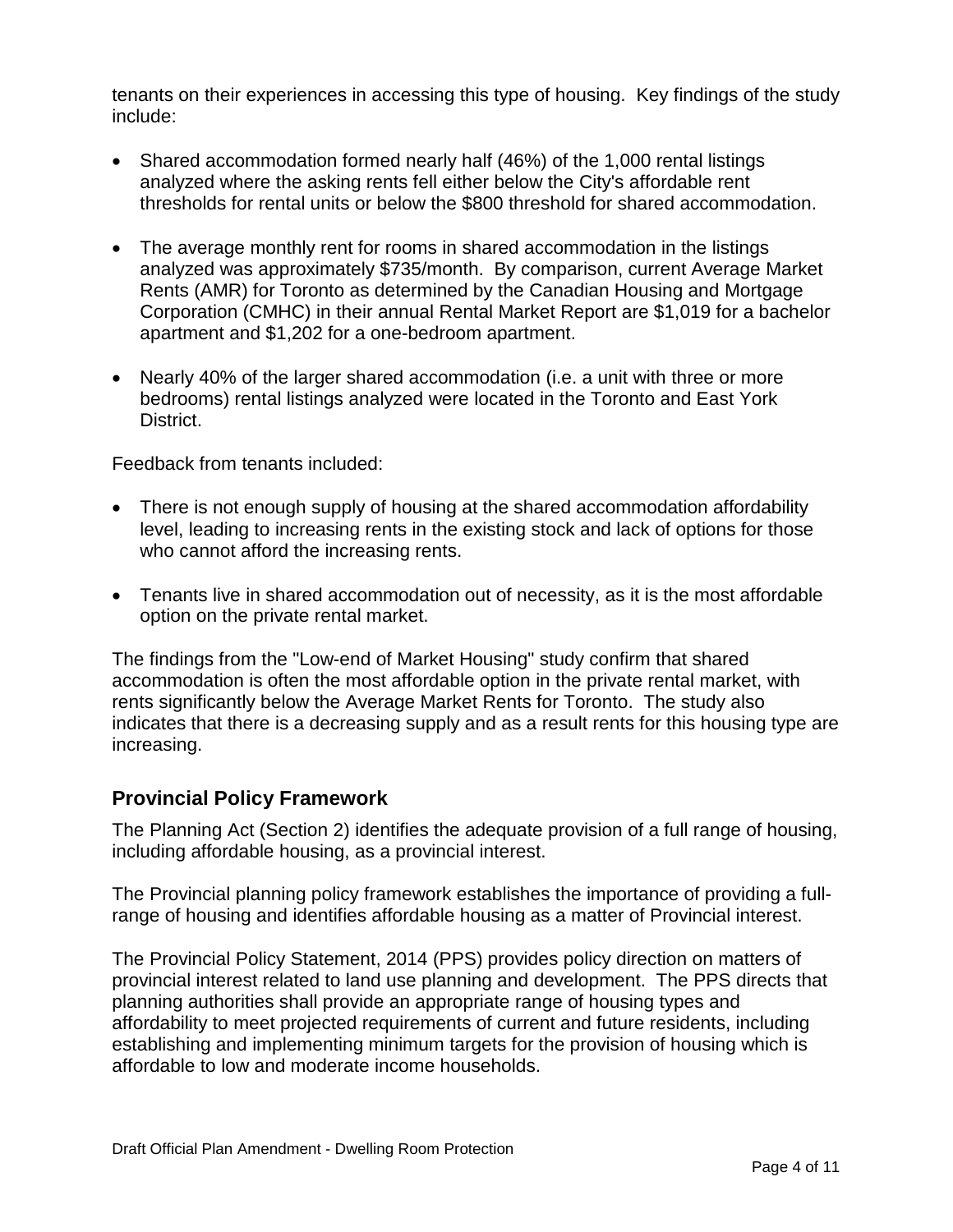The Growth Plan for the Greater Golden Horseshoe, 2017 (Growth Plan) provides a framework for managing growth in the Greater Golden Horseshoe including providing housing options to meet the needs of people at any age and identifying a diverse range and mix of housing options and densities, including second units and affordable housing to meet projected needs of current and future residents.

Bill 139: Building Better Communities and Conserving Watersheds Act, 2017 was proclaimed on April 3, 2018. Bill 139 requires Official Plans to contain policies relating to affordable housing as well as policies and measures as are practicable to ensure the adequate provision of affordable housing.

The Residential Tenancies Act, 2006 (RTA) provides protections for residential tenants and establishes a framework for the regulation of rental units.

#### **Municipal Policy and Planning Framework**

#### **Official Plan**

The Official Plan, Section 3.2.1 Housing, contains policies concerning the provision of a full range of housing and maintaining and replenishing the housing stock within the City. The Official Plan (Policy 3.2.1.6) addresses situations where new development would have the effect of removing all or a part of a private building or related group of buildings and would result in the loss of six or more rental housing units. The policy identifies that such development will not be approved unless:

1. all of the rental housing units have rents that exceed mid-range rents at the time of application, or

2. in cases where planning approvals other than site plan are sought, the following are secured:

- at least the same number, size and type of rental housing units are replaced and maintained with rents similar to those in effect at the time the redevelopment application is made;
- for a period of at least 10 years, rents for replacement units will be the rent at first occupancy increased annually by not more than the Provincial Rent Increase Guideline or a similar guideline as Council may approve from time to time; and
- an acceptable tenant relocation and assistance plan addressing the right to return to occupy one of the replacement units at similar rents, the provision of alternative accommodation at similar rents, and other assistance to lessen hardship.

City Planning has secured the replacement and creation of 1,781 rental housing units, 610 of which were affordable, since Policy 3.2.1.6 was brought into effect in 2007.

#### **Toronto Municipal Code, Chapter 667**

Policy 3.2.1.6 works with Chapter 667 of the City's Municipal Code. Chapter 667, the City's Rental Housing Demolition and Conversion By-law, implements Section 111 of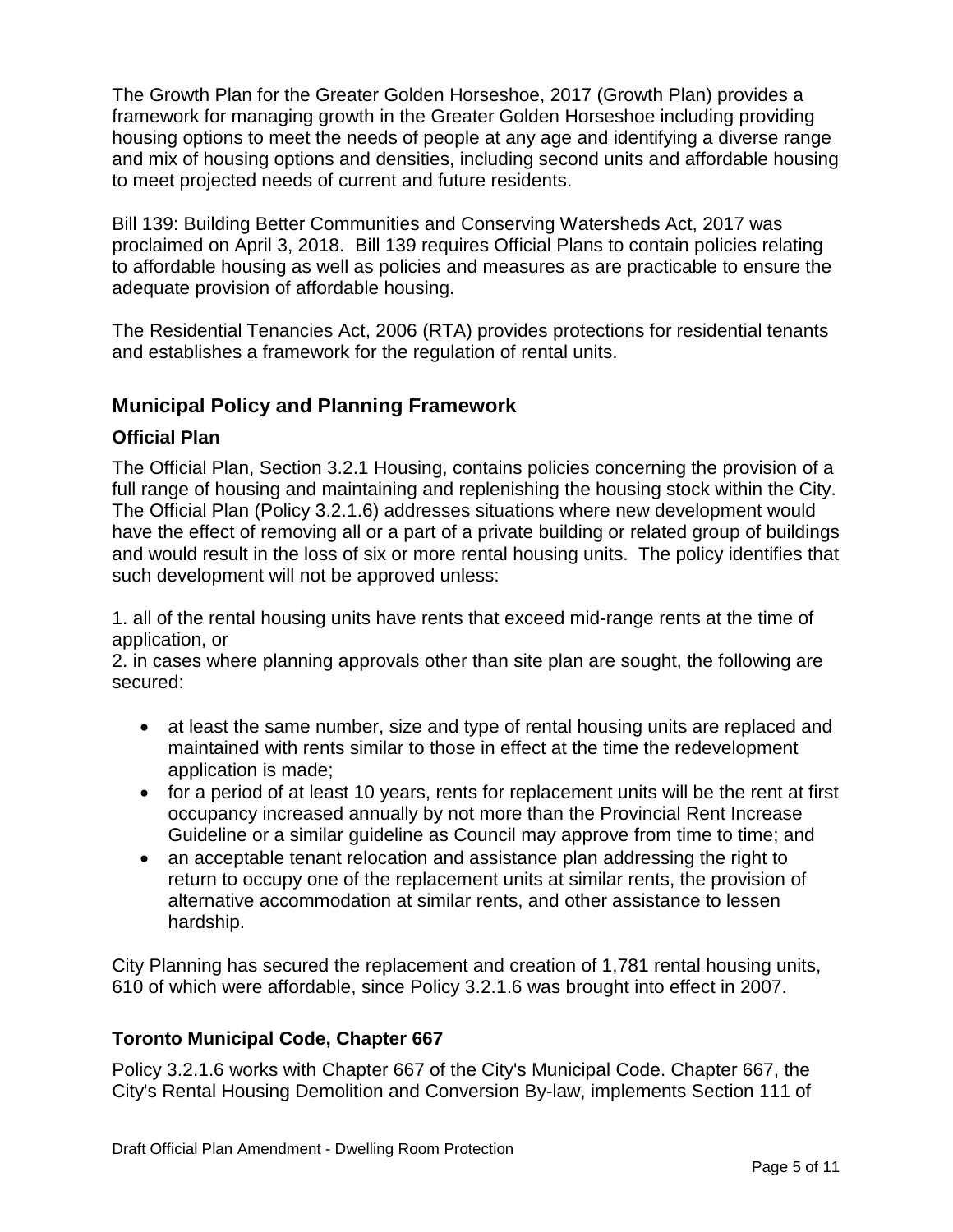the City of Toronto Act, 2006 by prohibiting the demolition or conversion of rental housing units in buildings containing six or more residential dwelling units, of which at least one unit is rental, without obtaining a permit from the City and requires a decision by either City Council or, where delegated, the Chief Planner. Pursuant to Chapter 667, Council may impose conditions on approval of the demolition that must be satisfied before a demolition permit is issued. These conditions reflect the requirements of the City's Official Plan policies protecting rental and affordable housing.

Chapter 667 defines a rental unit as a dwelling unit used for residential rental purposes, and further defines a dwelling unit as a self-contained set of rooms located in a building or structure that operate as a single housekeeping unit and contains kitchen and bathroom facilities that are intended for the use of the unit only. This definition precludes dwelling rooms from being included under Chapter 667.

#### **Current Practice to Address Loss of Dwelling Rooms**

Chapter 667 and Policy 3.2.1.6 do not provide the ability to address the loss of rental housing that is in the form of dwelling rooms. As a result, City Planning and SSHA have been collaborating on the early identification of buildings that contain dwelling rooms and are considered to be 'at risk' of redevelopment, to enable City Divisions to work together to alert the property owner of the City's interest in protecting this housing stock similar to how the City's policies protect rental housing units.

Based on recent pre-application meetings, staff estimate that there could be as many as 200 dwelling rooms at risk of being lost to development. Without a policy framework in place to require their replacement this important low-end of market rental housing stock will likely be lost. When dwelling rooms are lost to development tenants very often require housing support services and financial assistance to find and maintain new affordable housing. This support is typically provided through programs operated by SSHA.

#### **Proposed Dwelling Room Replacement Policies**

A draft Official Plan Amendment (OPA) is proposed to introduce new policies and a definition that would become a dwelling room demolition and replacement policy framework similar to that in place for rental housing units. The first policy addresses demolition and replacement; the second policy requires that assistance to lessen hardship for existing tenants be provided when one or more dwelling rooms would be lost. The OPA also includes a definition of dwelling rooms. The draft OPA is included as Attachment 1 to this report.

The draft dwelling room demolition and replacement policies:

- apply to development that would result in the loss of ten or more dwelling rooms;
- require replacement of dwelling rooms as either rental units or dwelling rooms;
- require affordable rents to be secured for replacement housing;
- require the provision of tenant relocation and assistance including the right to return to occupy one of the replacement units;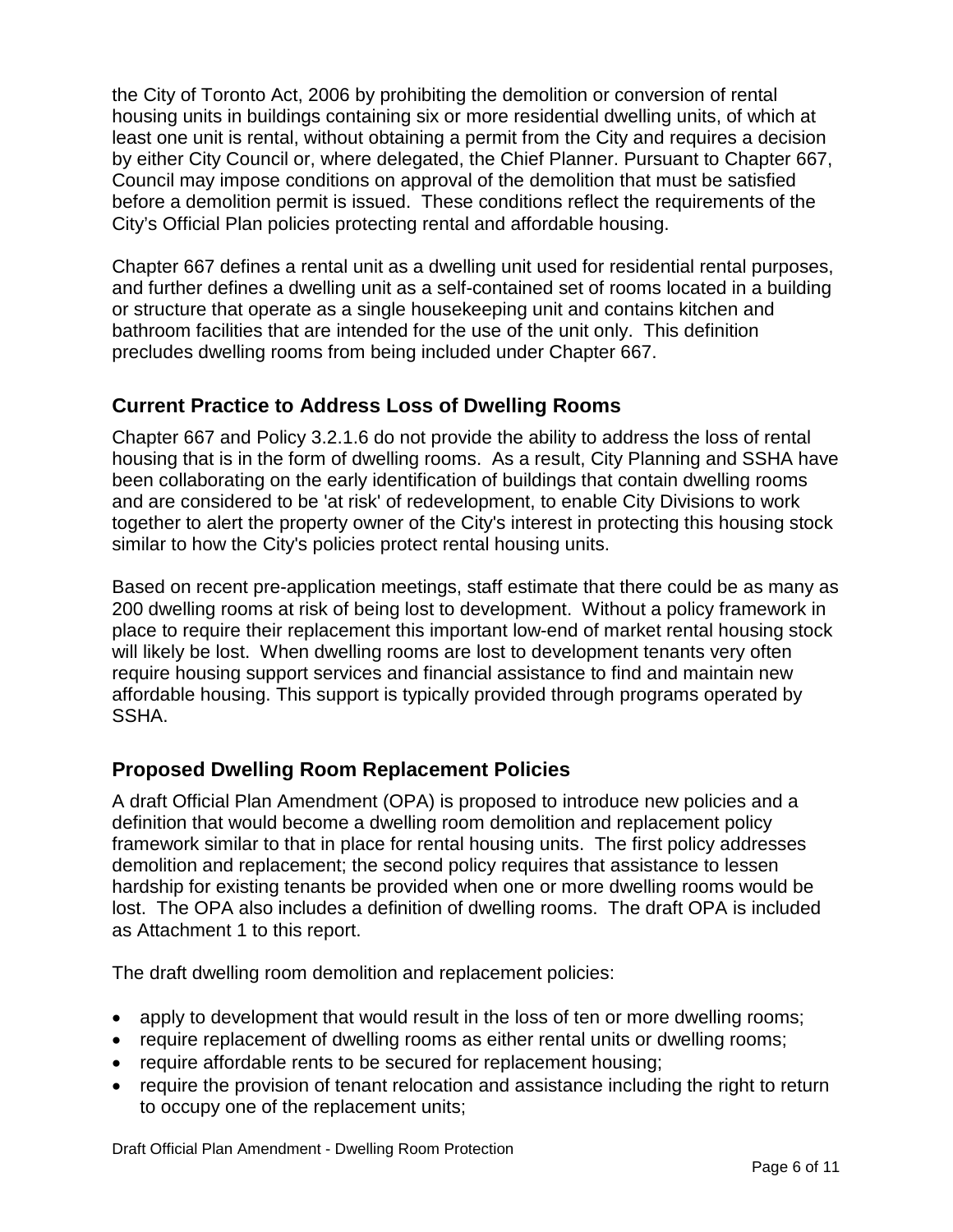- require that tenants in need have the opportunity to access the replacement housing; and
- identify that replacement may not be required if, in Council's opinion, the supply and availability of low-end of market rental housing in the City has returned to a healthy state and is able to meet the housing requirements of current and future residents.

To reflect the different characteristics of dwelling room stock and the typical tenants of this stock, the draft dwelling room policies are different from Policy 3.2.1.6 in following ways:

#### **1. Minimum threshold of 10 dwelling rooms**

The threshold of ten dwelling rooms represents the average number of rooms in the 462 licensed rooming houses in the City (as of August, 2017). On this basis it is considered to be a reasonable and appropriate threshold.

#### **2. Type of Replacement**

The draft policy requires the same amount of total residential gross floor area of the dwelling rooms impacted to be replaced. This approach allows replacement to be secured as either dwelling rooms or, preferably, as small rental replacement units while still addressing the demand for lower-end of the market housing. It also reflects input from SSHA that securing small rental units is desirable as it provides for independent living for the low end of the housing market.

#### **3. Right to Return, Replacement Rents and Length of Affordability**

The existing Official Plan policies for rental replacement requires that existing tenants be offered the right to return to a replacement rental unit that is maintained with rents similar to those in effect at the time of application and for a period of at least 10 years.

The draft policies for dwelling rooms would also require rents to be similar to those in effect at the time of application, but the length of affordability is proposed to be increased to 25 years with a 5 year phase out, with annual increases not more than the provincial rent increase guidelines as per the requirements of the Residential Tenancies Act.

Given that dwelling room tenants often have lower incomes, additional rent security and stability is considered important. The tenant relocation and assistance plan would have to address appropriate relocation and rent assistance for existing dwelling room tenants along with the potential right to return to a replacement unit/room.

#### **Redevelopment where there are fewer than 10 dwelling rooms**

The draft OPA includes a policy that focuses on lessening hardship for tenants where there is a loss of fewer than 10 dwelling rooms, specifically where one or more dwelling rooms would be lost as a result of development. The policy intent is not to secure replacement of the dwelling rooms in these situations, but to secure assistance as a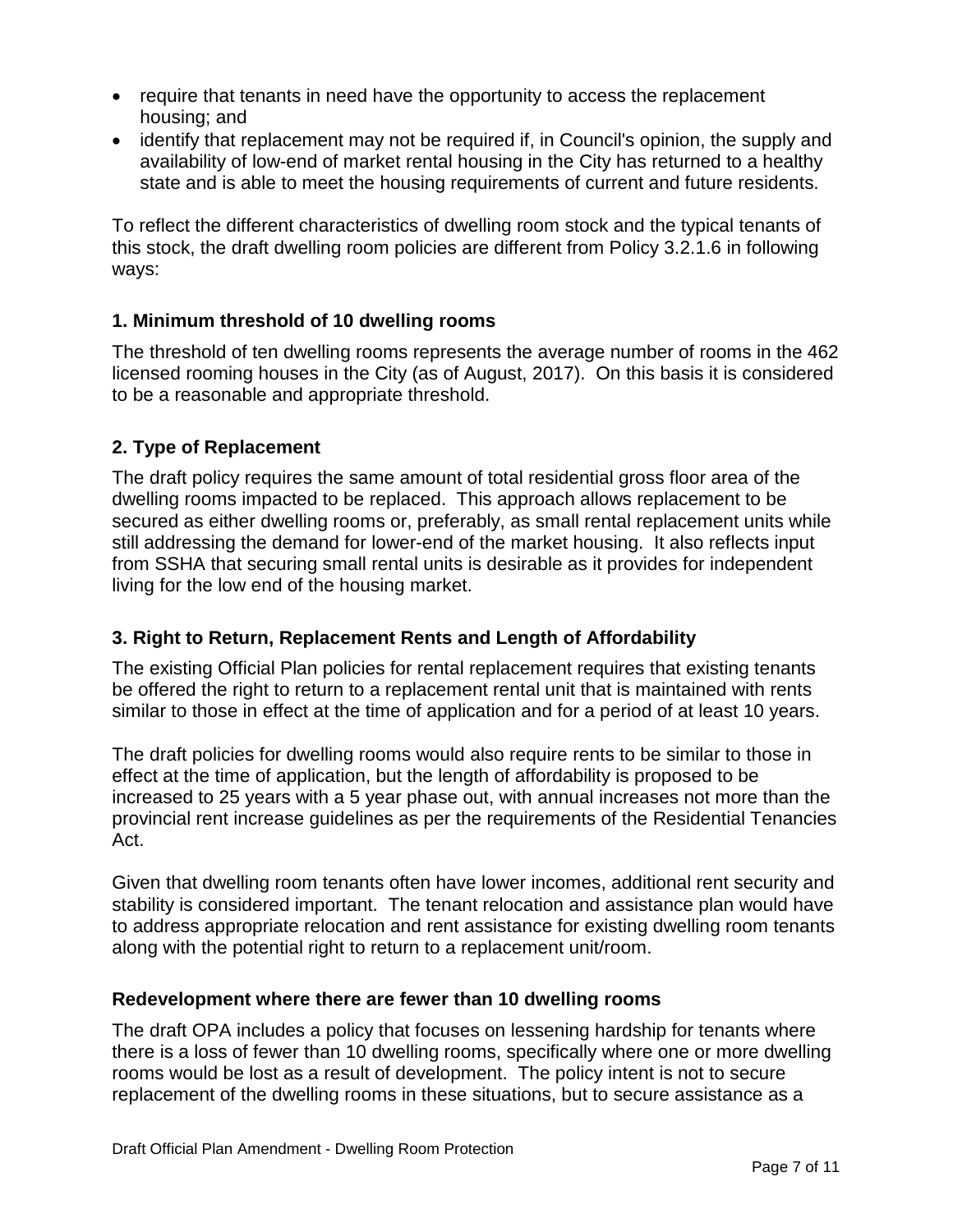condition of approval of the planning application, beyond what is required by the Provincial Residential Tenancies Act to help tenants relocate and maintain new housing. This policy reflects current practices in dealing with applications proposing demolition of rental units and dwelling rooms. The additional financial assistance supports tenants with low incomes in finding and maintaining housing they can afford.

#### **Related Initiatives**

This draft policy framework for the protection of dwelling rooms is included in the TOcore: Downtown Plan Official Plan Amendment, adopted with amendments by Planning and Growth Management Committee on May 1, 2018 and will be considered by City Council at its meeting on May 22, 23, 24 and 25, 2018. If approved by City Council, these polices would be in effect for the downtown area, bounded by Lake Ontario to the south, Bathurst Street to the west, the mid-town rail corridor and Rosedale Valley Road to the north and the Don River to the east.

As part of the consultation on the TOcore: Downtown Plan Official Plan Amendment one comment was received regarding the dwelling room protection policies expressing concern that it lacked flexibility. As explained in this report, the draft policies would require the same amount of total residential gross floor area of the dwelling rooms impacted to be replaced in the form of either rental units or dwelling rooms. This approach provides flexibility for the replacement housing type and reflects input from SSHA that securing small rental units is desirable as it provides for independent living for the low end of the housing market.

#### **Next Steps**

This report recommends that City Planning be directed to undertake consultation on the draft Official Plan amendment. It is envisioned that community consultation meetings will be scheduled within each of the four community planning districts as well as targeted consultations with organizations that work with residents who live in dwelling rooms such as housing support and relocation agencies. Consultations will also be conducted with the development community including BILD.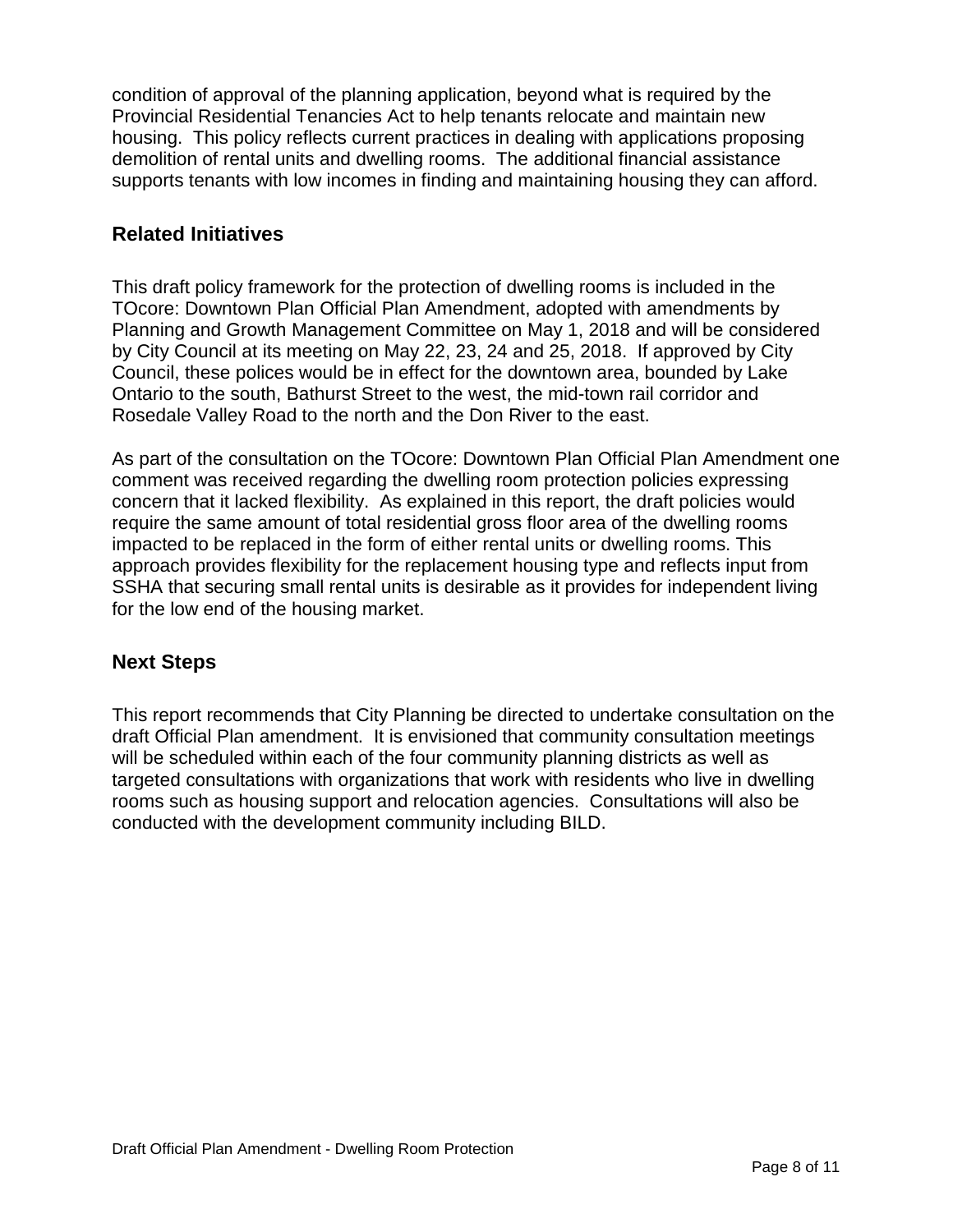Following the conclusion of the consultation process a final report and recommended Official Plan Amendment are anticipated to be brought forward to Planning and Growth Management Committee in the second quarter of 2019.

#### **CONTACT**

Kerri A. Voumvakis, Director, Strategic Initiatives, Policy & Analysis, City Planning Division, 416-392-8148, [kerri.voumvakis@toronto.ca](mailto:kerri.voumvakis@toronto.ca) 

Narmadha Rajakumar, Planner, Strategic Initiatives, Policy & Analysis, City Planning Division, 416-392-4529, [narmadha.rajakumar@toronto.ca](mailto:narmadha.rajakumar@toronto.ca) 

#### **SIGNATURE**

Gregg Lintern, MCIP, RPP Chief Planner and Executive Director City Planning Division

#### **ATTACHMENTS**

Attachment 1: Draft Official Plan Amendment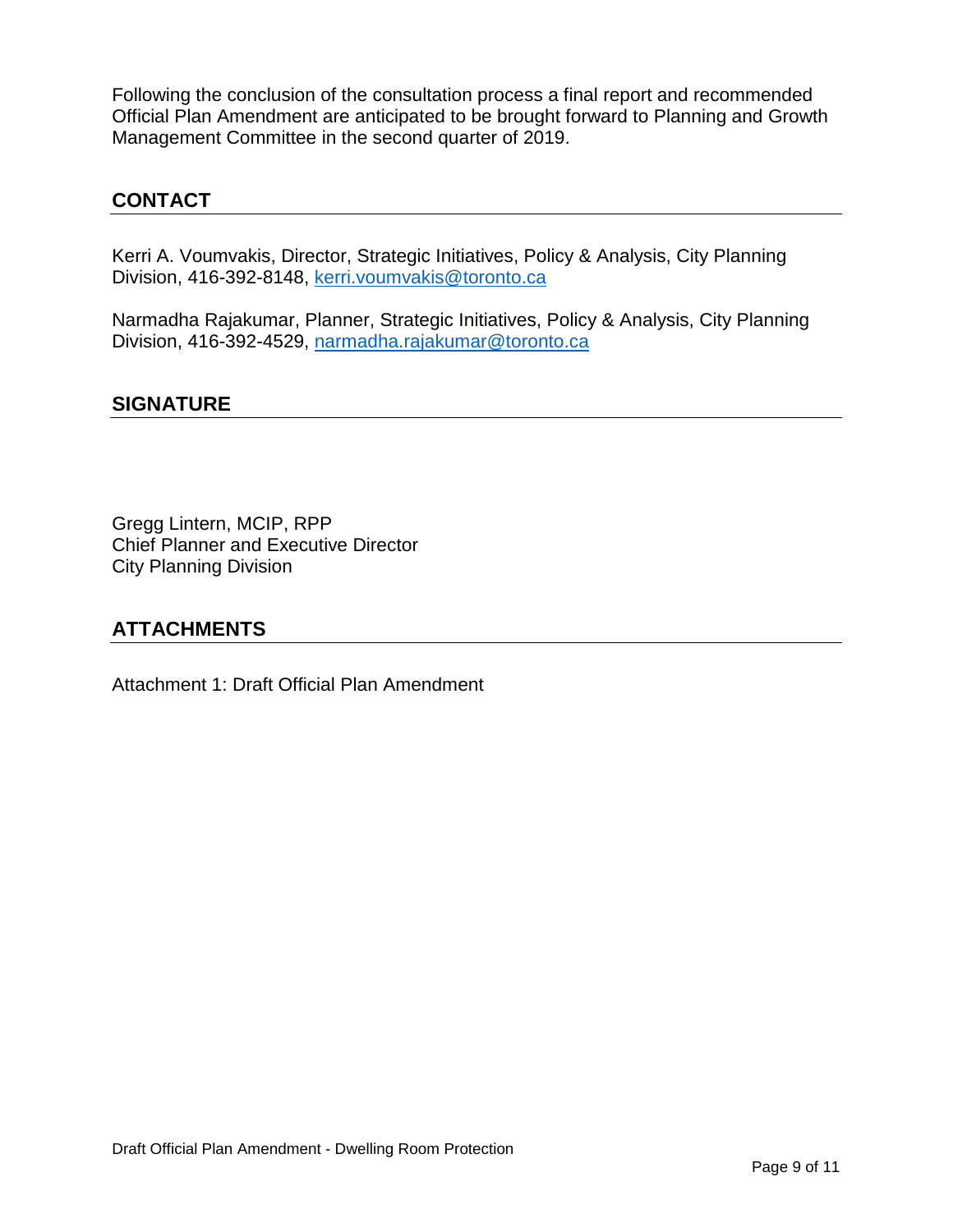#### **Attachment 1: Draft Official Plan Amendment**

City of Toronto By-law No. ~-20~

AMENDMENT NO. ~~~ TO THE OFFICIAL PLAN OF THE CITY OF TORONTO

Section 3.2.1 Housing, is amended by:

A. Adding the following policy as a new Policy 11:

"New development that would have the effect of removing all or part of a private building or related group of buildings, and would result in the loss of ten or more dwelling rooms will not be approved unless:

a. in cases where planning approvals other than site plan are sought, the following are secured:

1. at least the same amount of residential gross floor area is replaced and maintained as rental housing;

2. any available units not occupied by returning tenants will be offered to eligible households, as approved by Council;

3. for a period of at least 25 years with a 5 year phase-out, the rents for replacement housing will be similar to those in effect at the time the development application is made with the rent at first occupancy increased annually by not more than the Provincial Rent Increase Guideline or a similar guideline as Council may approve from time to time; and

4. an acceptable tenant relocation and assistance plan addressing the right to return to occupy the replacement housing at similar rents, the provision of alternative accommodation at similar rents, and other assistance to lessen hardship.

b. in Council's opinion, the supply and availability of low-end of market rental housing in the City has returned to a healthy state and is able to meet the housing requirements of current and future residents. This decision will be based on a number of factors, including whether:

1. low-end of market rental housing in the City is showing positive, sustained improvement as demonstrated by significant net gains in the supply of low-end of market rental housing including significant levels of production of low-end of market rental housing, and continued projected net gains in the supply of low-end of market rental housing;